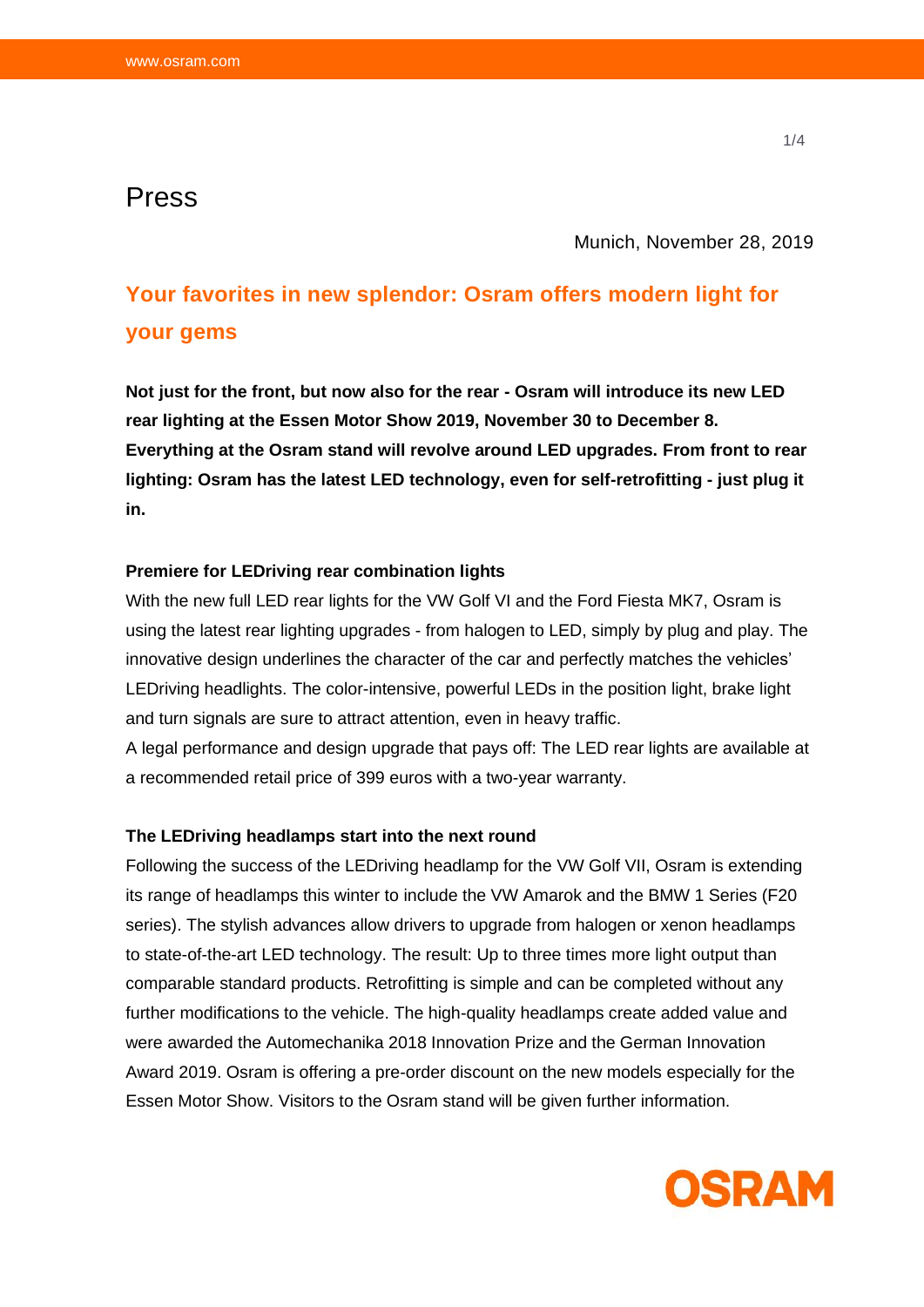## **From a single source: The LEDriving dynamic mirror indicator**

The dynamic mirror direction indicator is the ideal LED supplement for retrofitters. The powerful mirror indicator works synchronously with the indicators of the LEDriving headlamps and rear lights and rounds off the exterior light design. The color-intensive dynamics of the turn signal on the mirror make it easier for the driver to attract the attention of oncoming traffic. Plug and play technology ensures a quick and easy installation. While the dynamic mirror flasher was previously only available for the VW Golf VII, it is now also offered for the BMW (Series 1-4) and the Seat Leon.

Visitors to the Essen Motor Show 2019 in Hall 6, Stand C49 will find all the highlights and innovations from Osram.



Premiere for the new full-LED rear lights for the Ford Fiesta MK7. Picture: Osram

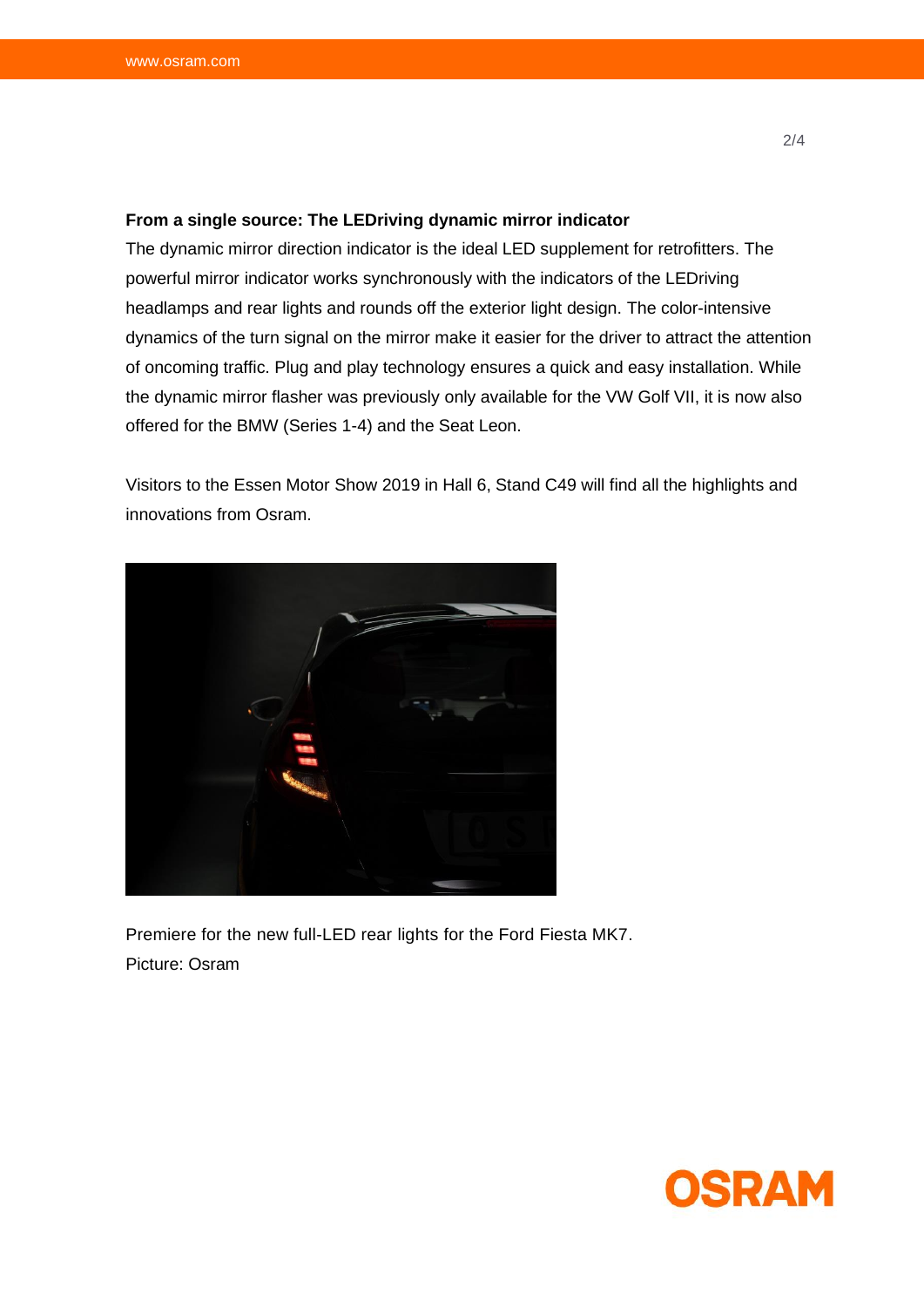

The LEDriving headlights for the VW Amarok (left) compared to the original halogen version (right).

Picture: Osram



The design of the indicators is a perfect match for the Osram LED driving headlamps, including those for the VW Golf VII.

Picture: Osram